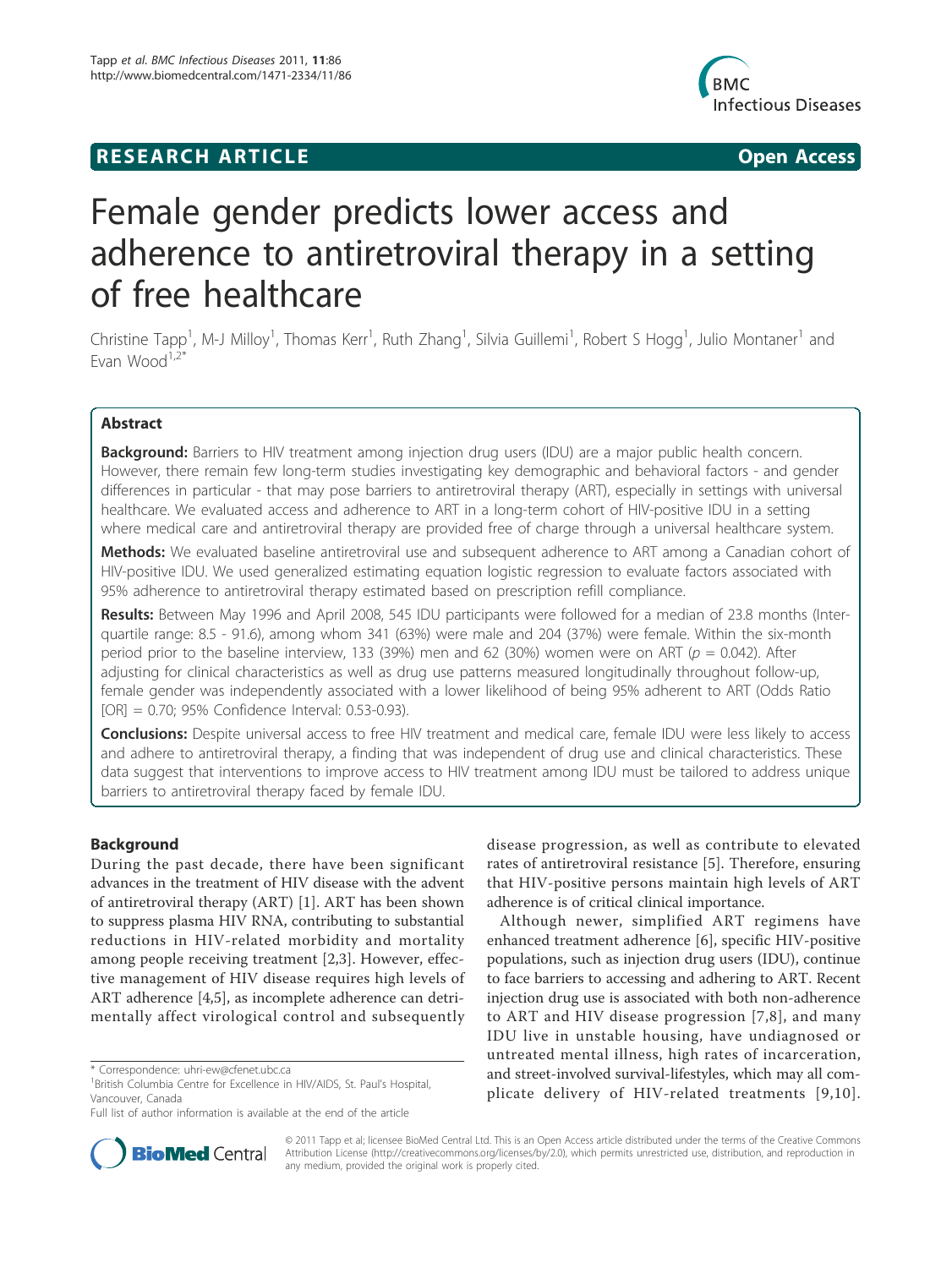In addition, gender is an important and under studied variable that may explain barriers to effective HIV care. However, although previous research has assessed factors associated with access and adherence to ART among IDU, there remains a paucity of research investigating differences in adherence between male and female IDU specifically, as most of the previous research has explored adherence among either IDU generally or between non-IDU men and women [11-15]. There remain few longterm, prospective studies assessing gender as a factor that affects adherence conducted within a setting of universal healthcare.

British Columbia, Canada has a universally accessible, publicly funded healthcare system without user fees or other financial barriers to medical services, including all HIV/AIDS care. This allows for investigation of HIVrelated outcomes without the potentially confounding effect of financial barriers to medical care and HIV treatment that may be present in other settings. Therefore, we conducted the present study to investigate factors associated with adherence to ART among a Canadian cohort of HIV-positive IDU and specifically examined if gender differences in adherence to ART existed in this context.

## Methods

The AIDS Care Cohort to evaluate Exposure to Survival Services (ACCESS) is a prospective observational cohort of HIV-seropositive injection drug users (IDU) in Vancouver, Canada. The cohort has been described in detail previously [14,16,17], and was populated through snowball sampling and extensive street outreach methods in the city's Downtown Eastside. Individuals were eligible for ACCESS if they were aged 18 years or older, HIV seropositive, had used injection drugs, and provided written informed consent. At baseline and semiannually, participants answer a standardized intervieweradministered questionnaire and provide blood samples for serologic analysis.

As previously described [14,16,17], the local setting is somewhat unique in that there is a universal healthcare system and a province-wide centralized antiretroviral dispensation program and HIV/AIDS laboratory which enables a complete prospective profile of all patient CD4 cell count determinations and plasma HIV-1 RNA levels, as well as a complete prospective profile of antiretroviral therapy use among cohort participants. This includes the specific antiretroviral agents and the prescribed dose, a validated measure of patient adherence derived from prescription refill compliance, which is described further below [17,18]. The study has been approved by the Providence Health Care/University of British Columbia Research Ethics Board. Plasma HIV-1 RNA was measured using

the Roche Amplicor Monitor assay (Roche Molecular Systems, Mississauga, Canada).

In the present study, we included all participants who were recruited and completed at least one interview between May 1996 and April 2008, and excluded only those where clinical data were unavailable. As indicated above, the primary independent variable of interest was gender and, to compare rates of ART use at baseline, we evaluated access to ART at the time of recruitment into the cohort by examining the proportion of participants who had been on ART in the 6-month period prior to the baseline interview. Since we had long-term prospective data, we then assessed the longitudinal pattern of ART exposure by examining ART adherence during the six-month period preceding each semiannual follow-up visit throughout follow-up. As in previous studies using this validated and confidential pharmacy dispensation data [17,18], we measured adherence to therapy in each six-month period as a ratio of the number of days ART was dispensed over the number of days an individual was eligible for ART and defined adherence as equal to or greater than 95% adherence to ART during this period.

We considered explanatory variables potentially associated with the dependent variable including: gender (female vs. male); age  $(< 24$  yrs vs.  $\geq 24$  yrs); ethnicity (Aboriginal ancestry vs. other); daily injection heroin use (yes vs. no); daily cocaine injection (yes vs. no); daily crack cocaine smoking (yes vs. no); current methadone use (yes vs. no); any treatment use (yes vs. no); education (less than high school vs. other); employment (reg job, temp work, self-emp vs. other); and unstable housing (yes vs. no). Age was defined as a dichotomous variable according to the World Health Organization's definition of a 'young person', using the upper age limit of 24 as the cut-off [19]. All dichotomous behavioural variables referred to the six-month period prior to the interview. As in our previous work [18], we defined unstable housing as living in a single-room occupancy hotel, shelter or being homeless. Clinical variables included baseline HIV-1 RNA level (per  $log_{10}$ copies/mL) and CD4 cell count (per  $100$  cells/mm<sup>3</sup>), using the closest measure within one year of the baseline.

We began by comparing the rate of ART use at baseline. We then examined univariate associations between the explanatory variables and ART adherence throughout follow-up. Because serial measures for each variable were available for each subject, we used generalised estimating equations (GEE) for the analysis of correlated data. This approach allows for the identification of factors associated with the outcome over the entire study period. Data from every participant follow-up visit were considered in this analysis. Missing data were addressed through the GEE estimating mechanism which uses all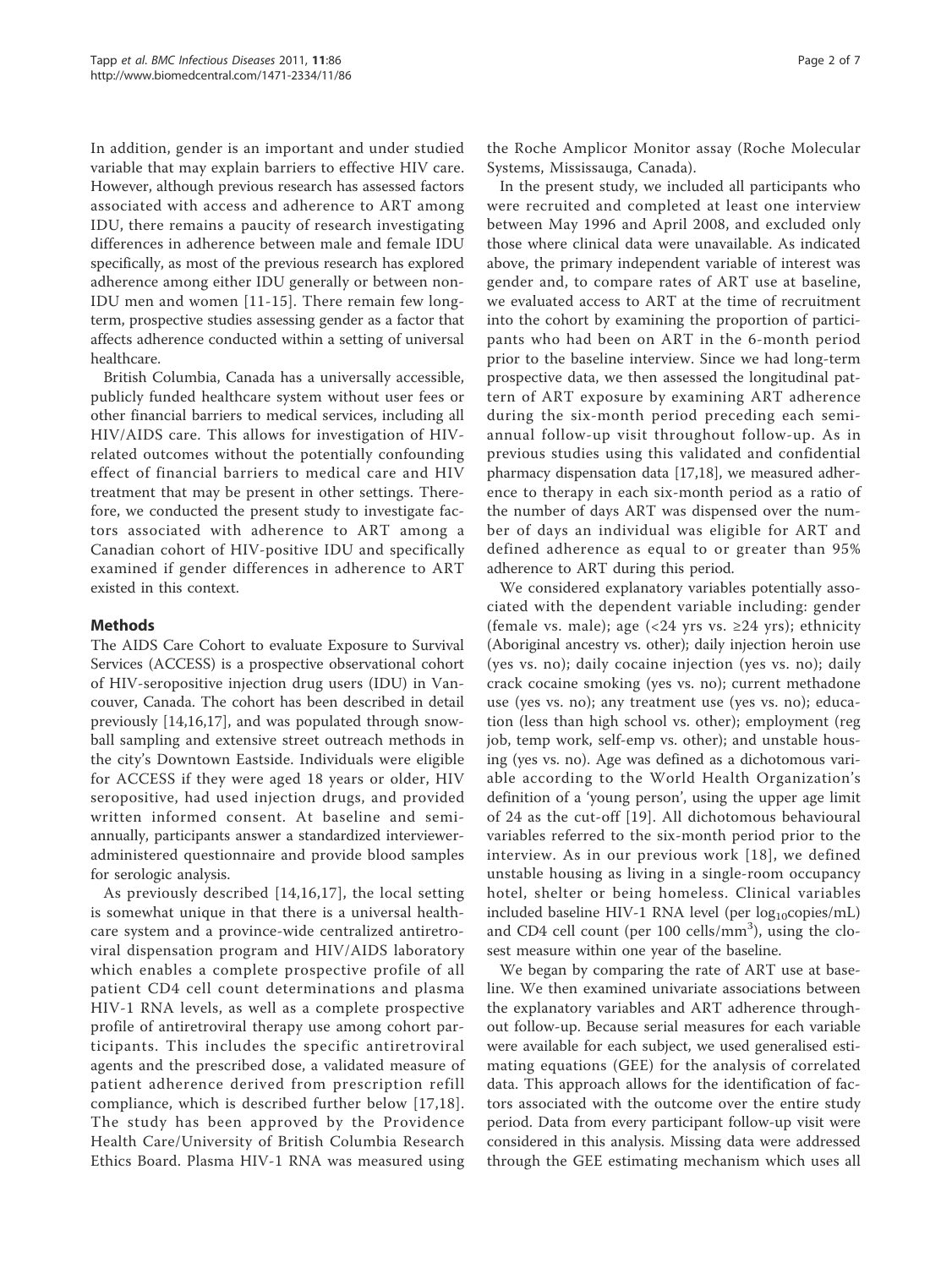available pairs method to encompass the missing data from dropouts or intermittent missing. All non-missing pairs of data are used in the estimators of the working correlation parameters. Standard errors were calculated using an exchangeable correlation structure, adjusted by multiple observations for each individual. GEE models have routinely been used to analyse datasets containing repeated measures, including longitudinal IDU cohorts [20,21].

Following examination of the univariate results we fit a multivariate GEE logistic regression model using an a priori defined model building protocol whereby we included all explanatory variables with a univariate pvalue < 0.05. We also ran the models with interaction terms for key independent variables in order to better compare rates of adherence between men and women. We conducted additional sub-analyses adjusting for key clinical or demographic characteristics and for the year of the baseline interview to account for advances in antiretroviral therapy during the study period. All statistical procedures were performed using SAS version 9.1 (SAS, Cary, NC, USA). All p-values are two-side.

#### Results

Between May 1996 and April 2008, 545 participants were eligible for the present study, and there was a median of 23.8 months (Inter-quartile range: 8.5 - 91.6) of prospective follow-up. Of these study participants, 341 (63%) were male and 204 (37%) were female. The characteristics of the study population stratified by gender are shown in Table 1. As indicated in the table, 133 (39%) men and 62 (30%) women were on ART in the six-month period prior to the baseline interview ( $p =$ 0.042). There were 1186 (26.6%) periods where individuals were adherent out of 4460 total observations. Overall, 81 (19%) out of 422 males and 83 (29%) out of 287 females were excluded from the analysis as a result of missing baseline CD4 count or viral load.

The results of the univariate GEE logistic regression demonstrated that methadone use (Odds Ratio [OR] = 2.44 [95% CI: 2.01-2.96];  $p < 0.001$ ), and accessing any addiction treatment (OR = 1.50 [95% CI: 1.26-1.79];  $p <$ 0.001) were associated with being 95% adherent to ART, whereas higher baseline viral load (OR =  $0.54$  [95% CI: 0.48-0.60];  $p < 0.001$ ), education (OR = 0.56 [95% CI: 0.37-0.85;  $p = 0.007$ ] age less than 24 years (OR = 0.16 [95% CI: 0.08-0.31];  $p < 0.001$ ), daily heroin injection (OR = 0.38 [95% CI: 0.30-0.48];  $p < 0.001$ ), daily cocaine injection (OR = 0.48 [95% CI: 0.40-0.57];  $p < 0.001$ ), and female gender (OR = 0.69 [95% CI: 0.52-0.90];  $p =$ 0.006) were negatively associated with 95% adherence. Table 2 outlines the results of the univariate GEE analysis.

| Table 1 Baseline socio-demographic, behavioural, and                      |
|---------------------------------------------------------------------------|
| clinical characteristics of ACCESS participants <sup>†</sup> , stratified |
| by gender                                                                 |

| Characteristic                              | Male<br>$n = 341$<br>(63%) | Female<br>$n = 204$<br>(37%) | <b>Odds Ratio</b><br>(95% CI) | p<br>value |
|---------------------------------------------|----------------------------|------------------------------|-------------------------------|------------|
| Age                                         |                            |                              |                               |            |
| $\geq$ 24 years                             | 332 (97)                   | 179 (88)                     | 5.2 (2.4-11.3)                | < 0.001    |
| <24 years                                   | 9(3)                       | 25(12)                       |                               |            |
| Aboriginal<br>ethnicity                     |                            |                              |                               |            |
| No                                          | 249 (73)                   | 111(54)                      |                               |            |
| Yes                                         | 92(27)                     | 93 (46)                      | $2.3(1.6-3.3)$                | < 0.001    |
| Daily heroin use*                           |                            |                              |                               |            |
| No.                                         | 264 (77)                   | 129 (63)                     |                               |            |
| Yes                                         | 77 (23)                    | 75 (37)                      | $2.0(1.4-2.9)$                | < 0.001    |
| Daily cocaine use*                          |                            |                              |                               |            |
| No                                          | 227 (67)                   | 126 (62)                     |                               |            |
| Yes                                         | 114(33)                    | 78 (38)                      | $1.2(0.9-1.8)$                | 0.256      |
| Daily crack use*                            |                            |                              |                               |            |
| No                                          | 271 (79)                   | 142 (70)                     | $1.7(1.1-2.5)$                | 0.009      |
| Yes                                         | 70 (21)                    | 62 (30)                      |                               |            |
| Current<br>methadone use                    |                            |                              |                               |            |
| No                                          | 251 (74)                   | 125(61)                      |                               |            |
| Yes                                         | 90(26)                     | 79 (39)                      | $1.8(1.2 - 2.6)$              | 0.003      |
| Any treatment                               |                            |                              |                               |            |
| No                                          | 140(41)                    | 75 (37)                      |                               |            |
| Yes                                         | 201 (59)                   | 129 (63)                     | $1.2(0.8-1.7)$                | 0.320      |
| Unstable housing                            |                            |                              |                               |            |
| No                                          | 95 (28)                    | 64 (31)                      |                               |            |
| Yes                                         | 246 (72)                   | 140 (69)                     | $0.8(0.6-1.2)$                | 0.383      |
| On ART at baseline                          |                            |                              |                               |            |
| No                                          | 208 (61)                   | 142 (70)                     |                               |            |
| Yes                                         | 133 (39)                   | 62 (30)                      | $0.7(0.5-1.0)$                | 0.042      |
| Viral load<br>(log <sub>10</sub> copies/mL) |                            |                              |                               |            |
| $\geq 100,000$                              | 66 (19)                    | 32 (16)                      | $1.3(0.8-2.1)$                | 0.281      |
| $<$ 100,000                                 | 275 (81)                   | 172 (84)                     |                               |            |
| CD4+ count (cells/                          |                            |                              |                               |            |
| mm <sup>3</sup>                             |                            |                              |                               |            |
| $\geq 200$                                  | 261 (77)                   | 164 (80)                     | $0.8$ $(0.5-1.2)$             | 0.294      |
| $<$ 200                                     | 80 (23)                    | 40 (20)                      |                               |            |

† Includes all eligible participants that completed at least one interview between May 1996 and April 2008 and where baseline clinical data was available. \*Refers to the six-month period prior to the baseline interview.

Multivariate GEE regression demonstrated that methadone use (OR = 2.35 [95% CI: 1.88-2.94];  $p < 0.001$ ) was independently associated with 95% ART adherence. Higher baseline viral load (OR =  $0.81$  [95% CI: 0.68-0.97];  $p = 0.018$ , age less than 24 years (OR = 0.27) [95% CI: 0.13-0.57];  $p < 0.001$ ), daily heroin injection (OR = 0.56 [95% CI: 0.43-0.73];  $p < 0.001$ ), daily cocaine injection (OR = 0.57 [95% CI: 0.47-0.71];  $p < 0.001$ );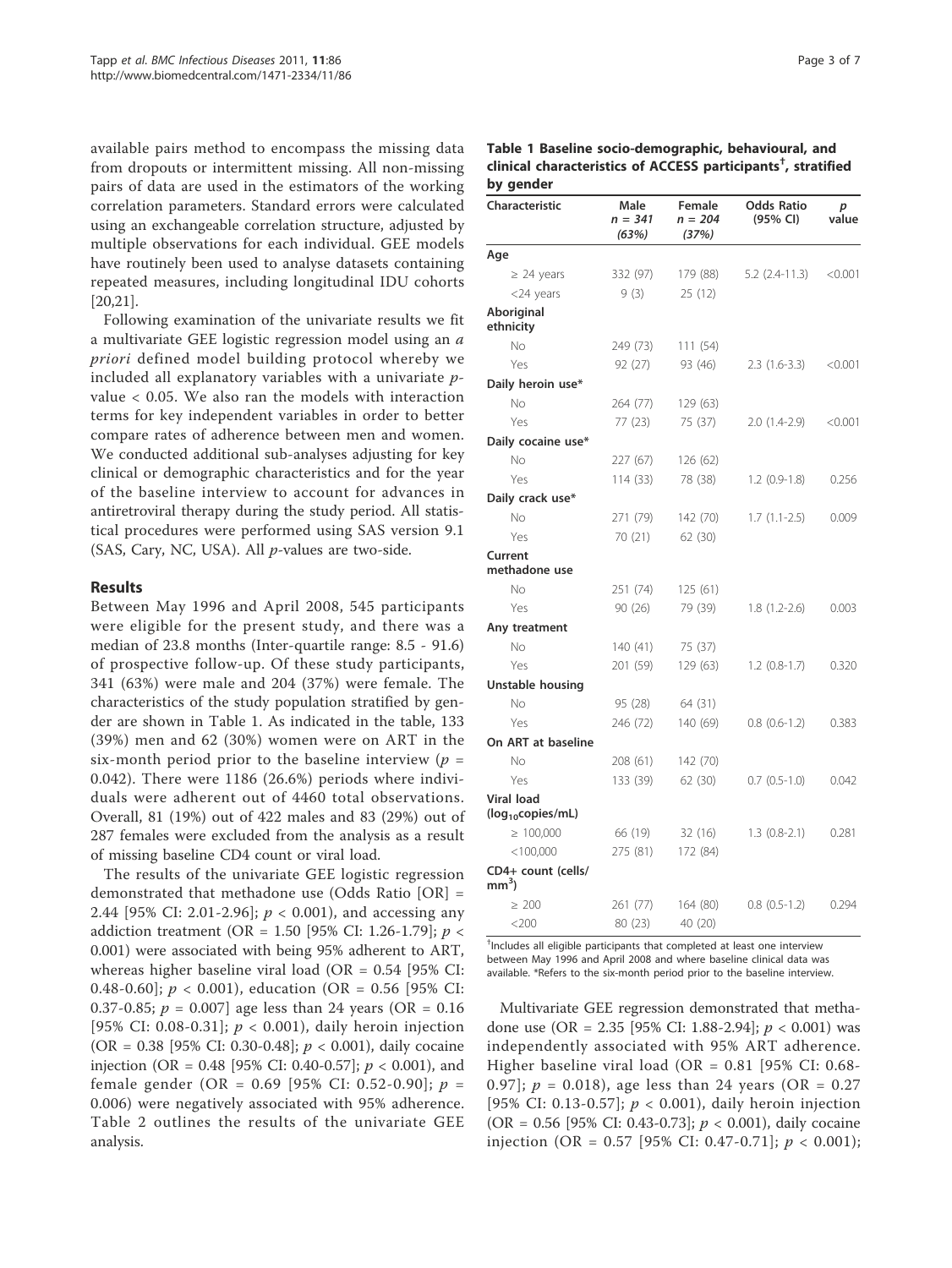Table 2 Univariate GEE\*<sup>®</sup> analysis of sociodemographic, behavioural and clinical factors associated with ≥ 95% ART adherence

| Variable                                      | <b>OR</b> | $(95\% \text{ Cl})$ <i>p</i> -value |         |
|-----------------------------------------------|-----------|-------------------------------------|---------|
| Gender                                        |           |                                     |         |
| (Female vs. Male)                             |           | $0.69$ $(0.52-0.90)$                | 0.006   |
| Age                                           |           |                                     |         |
| $(<24$ yrs vs. $\geq$ 24 yrs)                 |           | $0.16$ $(0.08-0.31)$ <0.001         |         |
| <b>Ethnicity</b>                              |           |                                     |         |
| (Aboriginal vs. other)                        |           | $0.97$ $(0.74-1.28)$                | 0.841   |
| Heroin use*                                   |           |                                     |         |
| (Daily vs. not daily)                         | 0.38      | $(0.30 - 0.48)$                     | < 0.001 |
| Cocaine use*                                  |           |                                     |         |
| (Daily vs. not daily)                         | 0.48      | $(0.40 - 0.57)$                     | < 0.001 |
| Crack use*                                    |           |                                     |         |
| (Daily vs. not daily)                         | 0.94      | $(0.78 - 1.13)$                     | 0.509   |
| Methadone treatment                           |           |                                     |         |
| (Yes vs. no)                                  |           | 2.44 (2.01-2.96)                    | < 0.001 |
| Other addiction treatment <sup>+</sup>        |           |                                     |         |
| (Yes vs. no)                                  |           | $1.50$ $(1.26-1.79)$ <0.001         |         |
| <b>Education</b>                              |           |                                     |         |
| (less than highschool vs. other)              |           | $0.56$ $(0.37-0.85)$                | 0.007   |
| Employment                                    |           |                                     |         |
| (reg job, temp work, self-emp vs. other) 1.11 |           | $(0.87 - 1.41)$                     | 0.401   |
| Unstable housing                              |           |                                     |         |
| (Yes vs. no)                                  | 0.90      | $(0.76 - 1.07)$                     | 0.239   |
| <b>Viral load</b>                             |           |                                     |         |
| (per log <sub>10</sub> copies/mL)             | 0.54      | $(0.48 - 0.60)$                     | < 0.001 |
| CD4+ count                                    |           |                                     |         |
| (per 100 cells/mm <sup>3</sup> )              | 0.95      | $(0.89 - 1.00)$                     | 0.047   |

 $*$ Refers to the previous six-month period.  $\dagger$ Defined as drug treatment other than methadone in the past six months.  $^{\varphi}$ GEE = Generalized Estimating Equation.

education (OR = 0.65 [95% CI: 0.43-0.98];  $p = 0.04$ ); and, female gender (OR = 0.70 [95% CI: 0.53-0.93];  $p =$ 0.013) were independently and negatively associated with 95% adherence to ART. There were no statistical interactions observed in the multivariate GEE analysis. Table 3 and Figure 1 show results of the multivariate GEE logistic regression.

We conducted several sub-analyses of behavioural and clinical variables. A sub-analysis was conducted defining drug use as a 6-level categorical variable using 'daily injecting' as the reference level showed results that were consistent with analyses defining drug use as a dichotomous variable (data available from the corresponding author). Sub-analyses adjusting for year of the baseline interview, to account for advances in antiretroviral therapy during the study period, were consistent with the primary analysis (data available from the corresponding author). Additionally, a sub-analysis of time-updated clinical variables to determine if clinical outcomes affected adherence or drug using behaviours demonstrated that, although cocaine use

Table 3 Multivariate GEE\*<sup>®</sup> analysis of sociodemographic, behavioural and clinical factors associated with ≥ 95% ART adherence

| Variable                         | OR   | $(95% \; \text{Cl})$ | <i>p</i> -value |
|----------------------------------|------|----------------------|-----------------|
| Gender                           |      |                      |                 |
| (Female vs. Male)                | 0.70 | $(0.53 - 0.93)$      | 0.013           |
| Age                              |      |                      |                 |
| $(<24$ yrs vs. $\geq$ 24 yrs)    | 0.27 | $(0.13 - 0.57)$      | < 0.001         |
| Heroin use*                      |      |                      |                 |
| (Daily vs. not daily)            | 0.56 | $(0.43 - 0.73)$      | < 0.001         |
| Cocaine use*                     |      |                      |                 |
| (Daily vs. not daily)            | 0.57 | $(0.47 - 0.71)$      | < 0.001         |
| Methadone treatment              |      |                      |                 |
| (Yes vs. no)                     | 2.35 | $(1.88 - 2.94)$      | < 0.001         |
| <b>Education</b>                 |      |                      |                 |
| (less than highschool vs. other) | 0.65 | $(0.43 - 0.98)$      | 0.04            |
| <b>Viral load</b>                |      |                      |                 |
| (per $log_{10}$ copies/mL)       | 0.81 | $(0.68 - 0.97)$      | 0.018           |
| CD4+ count                       |      |                      |                 |
| (per 100 cells/mm <sup>3</sup> ) | 0.89 | $(0.84 - 0.94)$      | < 0.001         |

\*Refers to the previous six-month period. † Defined as drug treatment other than methadone in the past six months.  ${}^{\circ}$ GEE = Generalized Estimating Equation.

was no longer significant, the gender effect remained  $(OR = 0.56 [95\% CI: 0.43-0.74]; p < 0.001).$ 

#### **Discussion**

The present study demonstrates that female IDU are approximately 30% less likely to adhere to ART, an association that persisted after intensive covariate adjustment. To our knowledge this is the first long-term study to assess key demographic and behavioural factors associated with ART adherence within a communityrecruited cohort and within a context of a universal healthcare system, and implies that barriers to adherence among female IDU that are not explained by financial barriers.

Although female gender remained significantly associated with worse adherence in multivariate analyses, it is noteworthy that the strength of the association diminished when we adjusted for drug using and other behavioural variables. This implies that drug-using characteristics, which may create barriers to ART adherence, were more common among female IDU in our setting and this was confirmed by our baseline gender comparisons. These data suggest that women are more engaged in street-involved, survival activities, and are thereby more marginalized from the healthcare system, which poses a barrier to ART access and adherence.

The importance of maintaining high levels of ART adherence is well established [4,5], and ensuring that vulnerable and disadvantaged populations have equal access to HIV treatment is crucial from both an individual and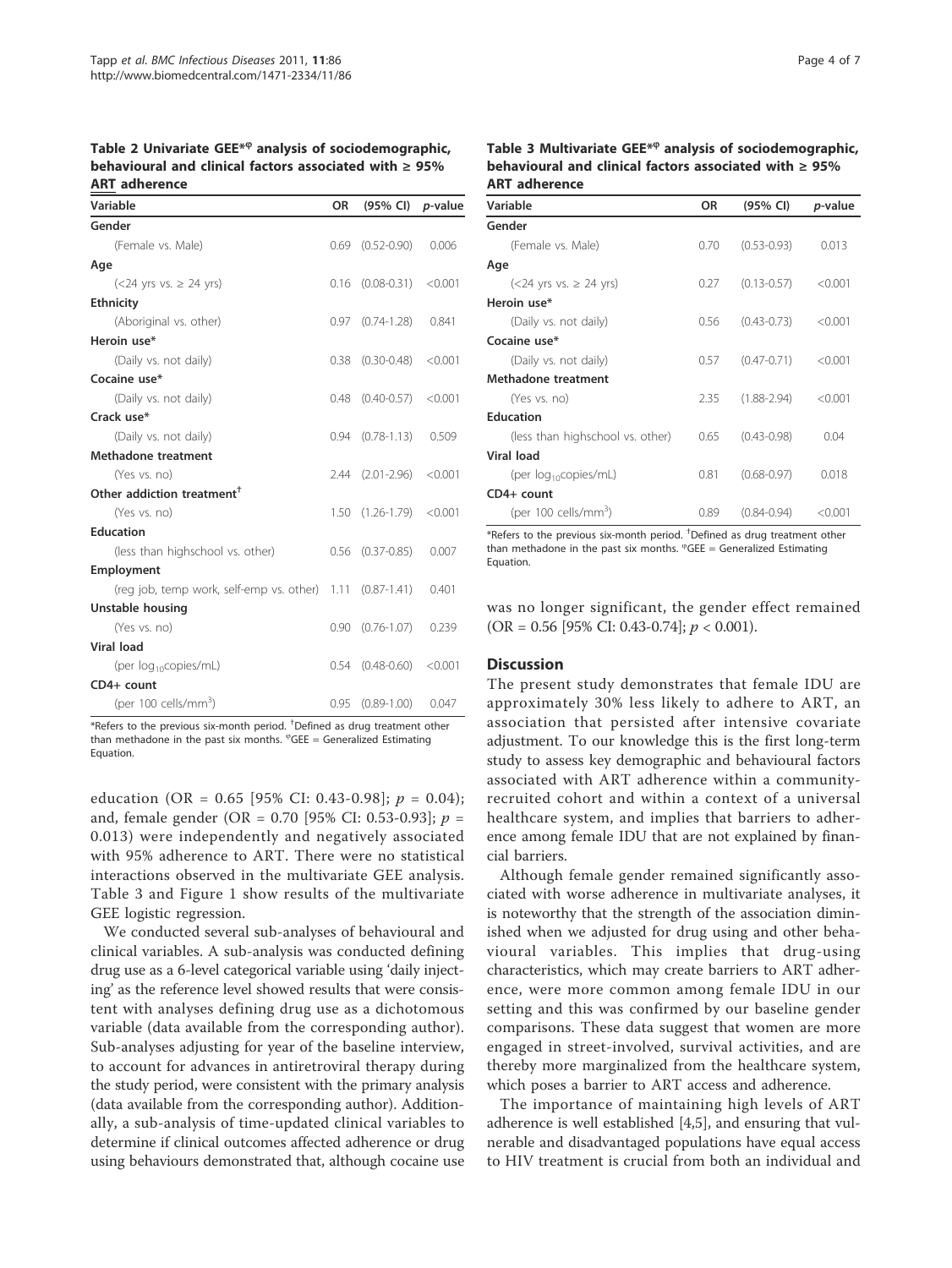

public health standpoint [3,22]. For example, recent research from the COHERE cohort in Europe indicates that IDU and women, and particularly female IDU, experience higher mortality rates even after achieving optimal CD4 cell counts while on ART, underscoring the urgent health needs of this population and the importance of maintaining high rates of adherence [23]. However, there are currently few long term studies pertaining to factors associated with ART adherence among IDU, particularly in settings where HIV care is provided free of charge. Previous research regarding ART adherence across multiple populations in the U.S.A. found that, in a post-ART era, socio-demographic and behavioural factors - such as lower education status, lower income, lack of medical care coverage, a history of frequent drug or alcohol use, African-American race, and female gender - are more frequently associated with access and adherence to ART than clinical factors [12,24,25]. Importantly, female gender has been shown to be associated with lower rates of ART adherence across several sub-groups, including both IDU and non-IDU [15,25,26]. Compounding this, a national U.S. study found that female IDU were among the most disadvantaged sub-groups of vulnerable HIV-positive populations and were about half as likely to receive ART compared to homosexual males, even after adjusting for other sociodemographic variables [27]. However, because these studies were conducted in the U.S., financial and other barriers inherent to the American healthcare system make it difficult to fully determine whether other factors may be affecting the association with gender and other sociodemographic characteristics. The present study enhances the current body of research by demonstrating that gendered barriers to ART adherence persist even in settings with a universal healthcare system.

Research regarding methods to reduce barriers to ART are limited, particularly concerning gendered barriers, though the need for targeted interventions is clear [23]. Some studies have suggested that health system changes such as educating health care providers about the disparities that exist among populations accessing treatment, anonymous HIV testing and treatment sites, and same-day clinic appointments or extended hours of operation, may increase access and adherence to ART among vulnerable, marginalized populations [24,27]. In addition, providing women-only health and communitybased services, increasing efforts to improve self-efficacy among women in engaging with the healthcare system, as well as education dispelling misinformation and misconception about HIV-treatment, may all contribute to improving access and adherence among women and female IDU, specifically [24,28]. However, as our analyses demonstrate, drug using characteristics and the corollary of more survival-based activities, are also a significant barrier to ART adherence among women and are likely a first point for interventions that seek to improve access to healthcare services among IDU women.

There are some limitations to this study. Most importantly, as this is an observational study, the association between gender and ART adherence should be interpreted with caution. It is possible that there are other confounding factors that were not measured and adjusted for in this study. However, our analysis included a large number of explanatory variables and we used a liberal a priori defined model fitting protocol [18]. In addition, our measure of adherence was based on prescription refill compliance, which measures something different than daily pill taking. With respect to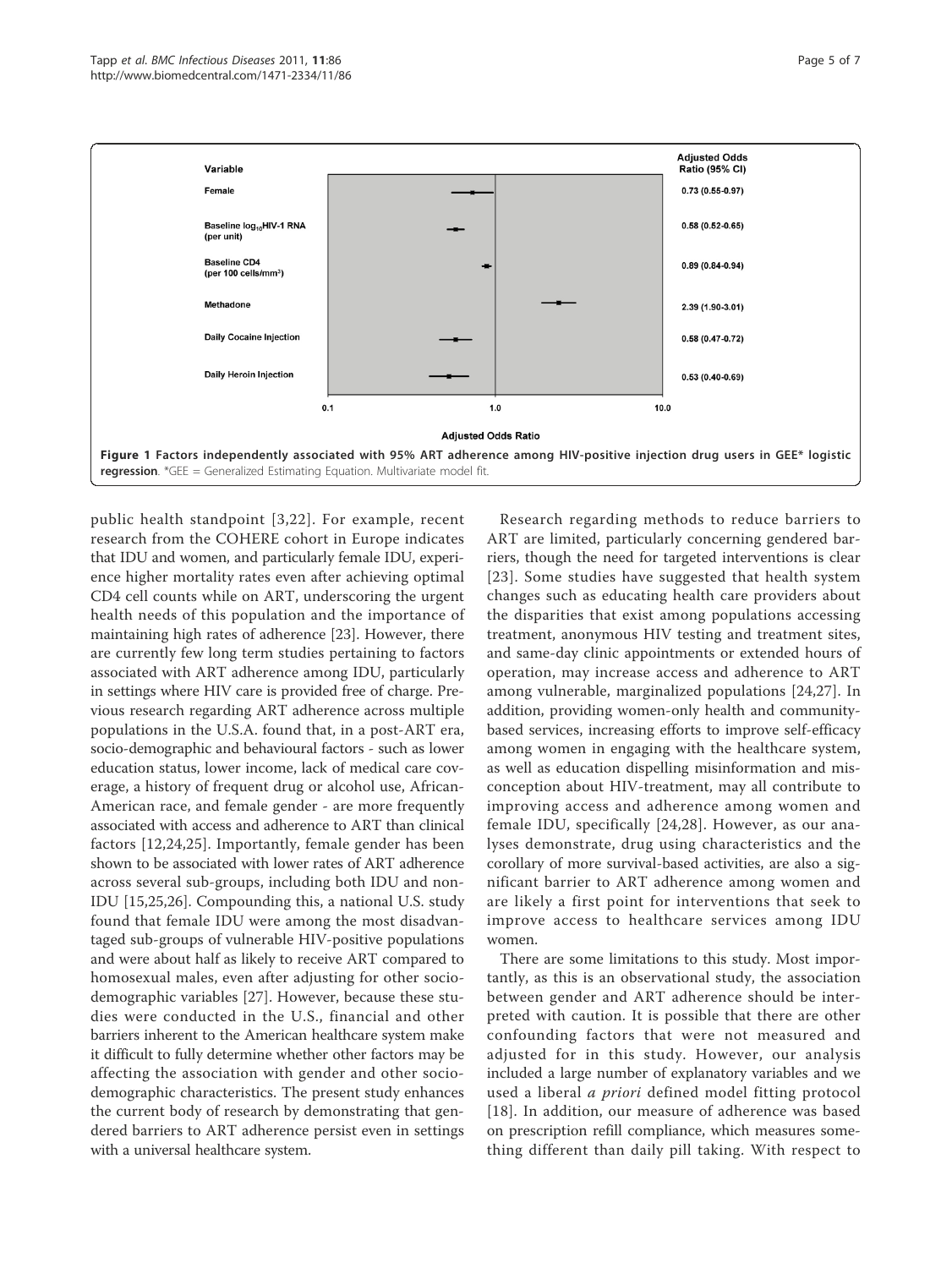this concern, we note that our measure of ART adherence has been shown to predict virological suppression [29], CD4 response [30], and mortality [17,18] and thus the differences we observed are likely to be clinically significant. Lastly, we do not feel that missing data played a role in our results given that all non-missing pairs of data are included as a result of using generalized estimating equation logistic regression in the statistical analysis when employing generalized estimating equation (GEE) logistic regression.

## Conclusions

The current study demonstrates that female gender presents an additional barrier for access and adherence to ART among injection drug users, independent of drug use and other socio-behavioural and clinical characteristics. This is evidence that even within a context where medical care and ART are provided free to HIV-positive individuals, there remain important healthcare access differences between male and female IDU. Other sociostructural factors are also critically important in affecting equitable access to necessary HIV treatment [31], and women often face barriers derived from their comparatively lower socio-economic status, and broader, systemic inequities that persist even within a context of universal healthcare. In order to improve access and adherence to ART among IDU women, gender-specific interventions should be developed which recognize these unique barriers.

#### Acknowledgements

The authors thank the study participants for their contribution to the research, as well as current and past researchers and staff. We would specifically like to thank Deborah Graham, Tricia Collingham, Sandra Niven, Brandon Marshall, Caitlin Johnston, Steve Kain, Benita Yip, and Calvin Lai for their research and administrative assistance. The study was supported by the US National Institutes of Health (R01DA021525) and the Canadian Institutes of Health Research (MOP-79297, RAA-79918). Thomas Kerr is supported by the Michael Smith Foundation for Health Research and the Canadian Institutes of Health Research.

#### Author details

<sup>1</sup> British Columbia Centre for Excellence in HIV/AIDS, St. Paul's Hospital, Vancouver, Canada. <sup>2</sup>Department of Medicine, University of British Columbia, Vancouver, Canada.

#### Authors' contributions

EW, CT, and MJM drafted the manuscript. RZ performed the statistical analysis.

All authors read and approved the final manuscript.

#### Competing interests

Conflict of Interest Disclosure Statement for J Montaner Julio Montaner is supported by the Ministry of Health Services and the Ministry of Healthy Living and Sport, from the Province of British Columbia; through a Knowledge Translation Award from the Canadian Institutes of Health Research (CIHR); and through an Avant-Garde Award (No. 1DP1DA026182-01) from the National Institute of Drug Abuse, at the US National Institutes of Health. He also received funding from Merck, Gilead and ViiV to support research into Treatment as Prevention.

Received: 15 March 2010 Accepted: 6 April 2011 Published: 6 April 2011

#### References

- 1. Hammer S: Advances in antiretroviral therapy and viral load monitoring. AIDS 1996, 10(Suppl 3):S1-11.
- 2. Hogg RS, Yip B, Chan KJ, Wood E, Craib KJ, O'Shaughnessy MV, Montaner JS: Rates of disease progression by baseline CD4 cell count and viral load after initiating triple-drug therapy. JAMA 2001, 286(20):2568-2577.
- 3. Egger M, May M, Chêne G, Phillips AN, Ledergerber B, Dabis F, Costagliola D, D'Arminio Monforte A, de Wolf F, Reiss P, et al: Prognosis of HIV-1-infected patients starting highly active antiretroviral therapy: a collaborative analysis of prospective studies. Lancet 2002, 360(9327):119-129.
- 4. Paterson DL, Swindells S, Mohr J, Brester M, Vergis EN, Squier C, Wagener MM, Singh N: Adherence to protease inhibitor therapy and outcomes in patients with HIV infection. Ann Intern Med 2000, 133(1):21-30.
- 5. Deeks SG: Treatment of antiretroviral-drug-resistant HIV-1 infection. Lancet 2003, 362(9400):2002-2011.
- 6. Hammer SM, Eron JJ Jr, Reiss P, Schooley RT, Thompson MA, Walmsley S, Cahn P, Fischl MA, Gatell JM, Hirsch MS, et al: Antiretroviral Treatment of Adult HIV Infection: 2008 Recommendations of the International AIDS Society-USA Panel. JAMA 2008, 300(5):555-570.
- 7. Lucas GM, Cheever LW, Chaisson RE, Moore RD: Detrimental effects of continued illicit drug use on the treatment of HIV-1 infection. J Acquir Immune Defic Syndr 2001, 27(3):251-259.
- 8. Lucas GM, Griswold M, Gebo KA, Keruly J, Chaisson RE, Moore RD: Illicit drug use and HIV-1 disease progression: a longitudinal study in the era of highly active antiretroviral therapy. Am J Epidemiol 2006, 163(5):412-420.
- 9. Wood E, Montaner JS, Yip B, Tyndall MW, Schechter MT, O'Shaughnessy MV, Hogg RS: Adherence and plasma HIV RNA responses to highly active antiretroviral therapy among HIV-1 infected injection drug users. Cmaj 2003, 169(7):656-661.
- 10. Angelino AF, Treisman GJ: Management of psychiatric disorders in patients infected with human immunodeficiency virus. Clin Infect Dis 2001, 33(6):847-856.
- 11. Mocroft A, Gill MJ, Davidson W, Phillips AN: Are There Gender Differences in Starting Protease Inhibitors, HAART, and Disease Progression Despite Equal Access to Care? JAIDS 2000, 24(5):475-482.
- 12. Morris JD, Golub ET, Mehta SH, Jacobson LP, Gange SJ: Injection drug use and patterns of highly active antiretroviral therapy use: an analysis of ALIVE, WIHS, and MACS cohorts. AIDS research and therapy 2007, 4:12.
- 13. Turner B, Laine C, Cosler L, Hauck W: Relationship of Gender, Depression, and Health Care Delivery with Antiretroviral Adherence in HIV-infected Drug Users. J Gen Intern Med 2003, 18:248-257.
- 14. Strathdee SA, Palepu A, Cornelisse PG, Yip B, O'Shaughnessy MV, Montaner JS, Schechter MT, Hogg RS: Barriers to use of free antiretroviral therapy in injection drug users. JAMA 1998, 280(6):547-549.
- 15. Berg KM, Demas PA, Howard AA, Schoenbaum EE, Gourevitch MN, Arnsten JH: Gender differences in factors associated with adherence to antiretroviral therapy. Journal of general internal medicine: official journal of the Society for Research and Education in Primary Care Internal Medicine 2004, 19(11):1111-1117.
- 16. Wood E, Hogg RS, Bonner S, Kerr T, Li K, Palepu A, Guillemi S, Schechter MT, Montaner JS: Staging for antiretroviral therapy among HIVinfected drug users. JAMA 2004, 292(10):1175-1177.
- 17. Wood E, Hogg RS, Lima VD, Kerr T, Yip B, Marshall BD, Montaner JS: Highly active antiretroviral therapy and survival in HIV-infected injection drug users. JAMA 2008, 300(5):550-554.
- 18. Wood E, Hogg RS, Yip B, Harrigan PR, O'Shaughnessy MV, Montaner JS: Effect of medication adherence on survival of HIV-infected adults who start highly active antiretroviral therapy when the CD4+ cell count is 0.200 to 0.350 × 10(9) cells/L. Ann Intern Med 2003, 139(10):810-816.
- 19. World Health Organization, Child and Adolescent Health. [http://www. searo.who.int/en/Section13/Section1245\_4980.htm].
- 20. Shah N, Galai N, Celentano D, Vlahov D, Strathdee S: Longitudinal predictors of injection cessation and subsequent relapse among a cohort of injection drug users in Baltimore, MD, 1988-2000. Drug Alchohol Depend 2006, 83(2):147-156.